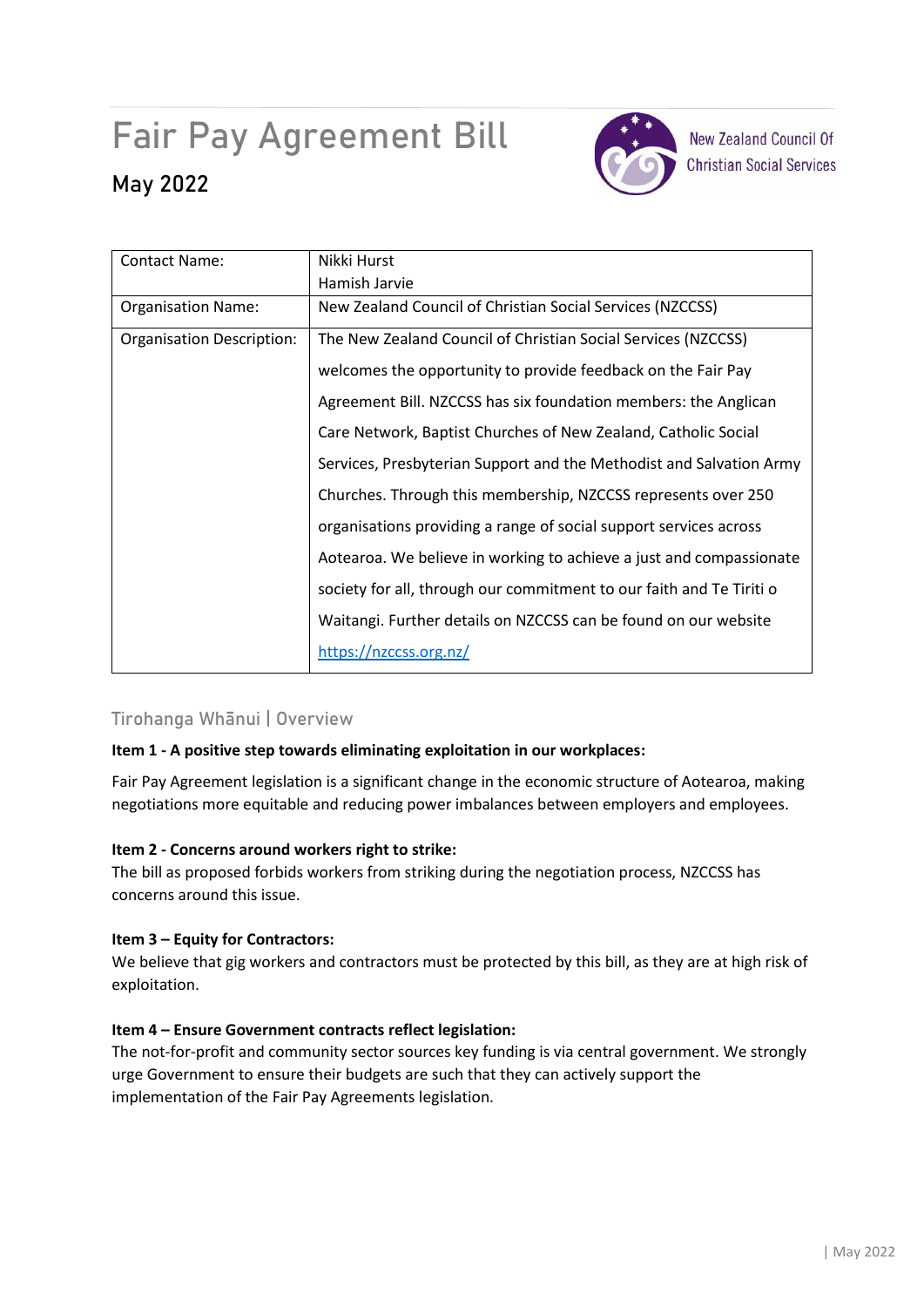## Taunakitanga | Recommendations

### **Item 1 - A positive step towards eliminating exploitation in our workplaces:**

NZCCSS strongly supports the kaupapa and intent of this Bill. Our members see daily the impacts of successive decades of low and inadequate wages. We work directly with those are paid the least, often for the most important mahi. We hear the stories of those who are offered zero-hour contracts, who work for minimal and minimum wages and whose economic value has been exploited for super-profits. We have watched the rise of food-parcelling, the rapid increase in household debt to predatory lenders and the normalisation of government-provided benefits to top workers incomes up when big business won't. We believe deeply that an agreement to receive fair pay for work is far more of an incentive for work than any other that can be developed, punitive or otherwise.

The not-for-profit sector itself faces crises in our workforce through the lack of agreed rates of pay. We have seen Government Ministries in *their* need, provide far greater rates of pay than we can to attract and retain staff. No one can be expected to work for \$20-30K less than their peers, and yet due to a lack of adequate structure, this is what is now the reality for social workers, community / support workers and nurses in Aotearoa. We look to this legislation for a solution.

Analysis of similar bargaining approaches internationally have shown that productivity does not reduce due to collective bargaining (Doucouliagos, 2019). While profits may be reduced, it is most likely to be to be focused in areas where employees are exploited. Partially due to the reduction of power held by union movements in the early 1990s, labour productivity has grown far more quickly than wages have in Aotearoa. NZCCSS sees this as an important mechanism to support the Labour Party principle of a 'just distribution of wealth.'

NZCCSS sees this legislation as a positive step to a fairer economy in Aotearoa, and a hoped for first step towards dismantling old, outmoded economic systems that no longer serve us. Fair Pay Agreement legislation as a significant change in the economic structure of Aotearoa, making negotiations more equal and reducing power imbalances between employers and employees. **Recommendation 1: We tautoko the initiative shown by this bill to create a fairer work environment for employees in Aotearoa.** 

#### **Item 2 - Concerns around workers right to strike:**

No one wants to be in the position to need to strike. Having breakdowns in communication between employees and employers is challenging for both parties. Being able to strike is the last resort. This legislation requires robust and clear structures to ensure equity in what is often an imbalance of power. The ability to withhold work for improved conditions is a key facet of the labour movements. Any contractual arrangements that exclude this right risk becoming a human rights issue.

Workers in Aotearoa have seen productivity rise exponentially while their wages have stagnated. Conditions have been eroded, largely because of neoliberal legislation intended to "break" unionism. There is hope that in part this legislation mitigates or at least alleviates some of the impacts of the recent past. We hear much in the media about different sectors being "the backbone of New Zealand economy", the reality is that *workers* within these sectors are the backbone. This legislation must give power to workers, both to honour their mahi and to break down barriers to equity.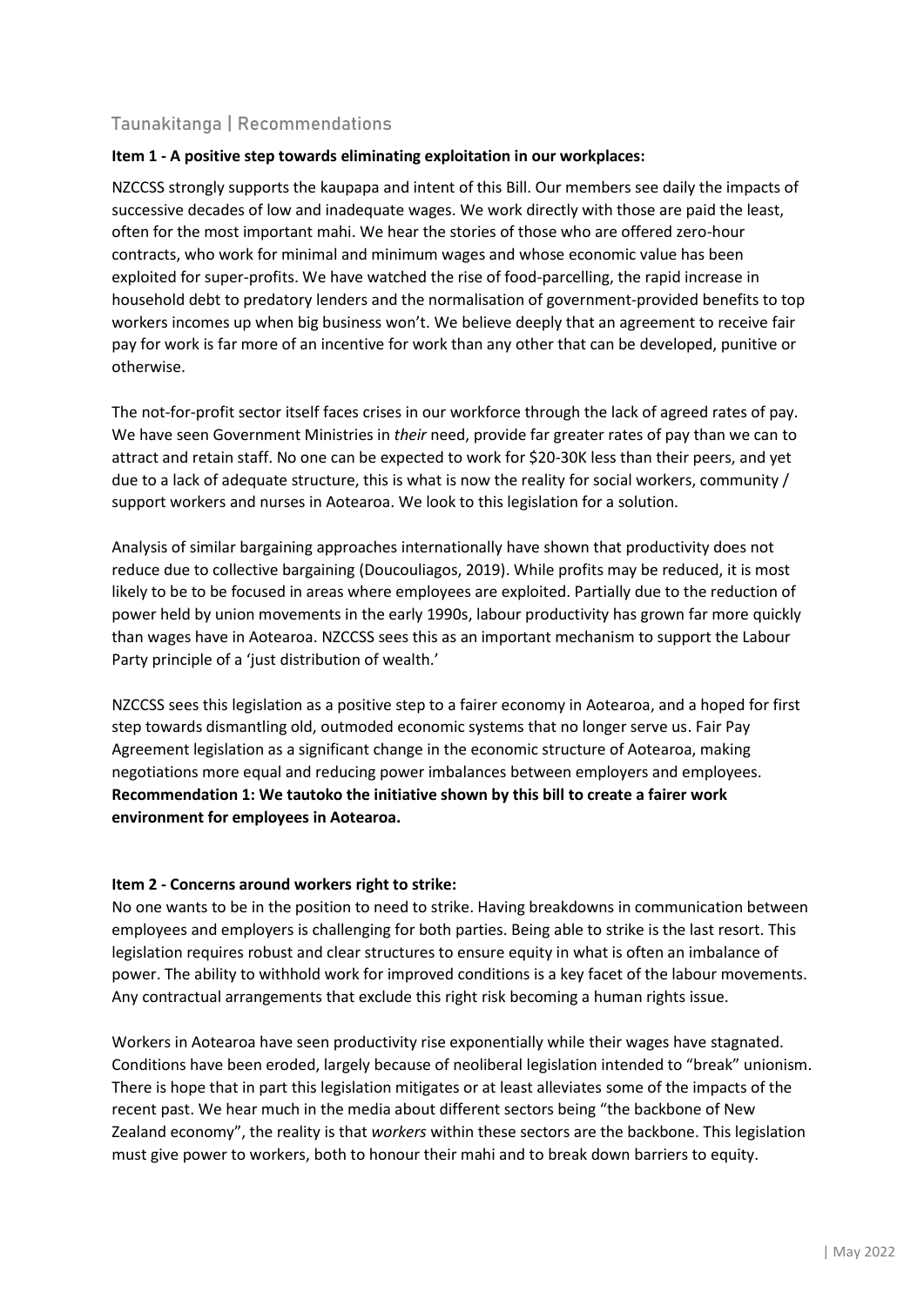In removing the ability to strike during negotiation, this legislation enhances the inherent power imbalance between employees and employers. Striking is an integral part of collective action as it demonstrates the inability of business to function without its workers. By restricting the ability of workers to exercise this right, the legislation may impact the effectiveness of negotiation and infringe on the basic rights of workers.

## **Recommendation 2: Strengthen worker rights to strike Item 3 – Equity for Contractors:**

The decision to operate as an employee or as a contractor is more complicated than simply the preference of the person being paid for their work. Unless we can be sure that all workers employed as contractors are doing so for their personal benefit, and with the mutual agreement of their employer, then we must ensure this legislation is extended to include them.

Many lower income workers have seen an opportunity via the "gig-economy", with the rise in rideshare and meal delivery services being a clear example. However, their protections under current legislation are scant and exclusion via this legislation further challenges their rights. These are not well-paid people; we know through reporting via FIRST and E tū Unions that their conditions are low, and the profits of the business owners are high. It is highly likely that these workers are accessing a range of government supports as a top-up to their income. In excluding contractors from this legislation, we place the onus on the taxpayer to provide this support.

Employees in contracting and gig employment are in some cases contractually obligated not to unionise and are generally not afforded the security guaranteed by other forms of employment. Alongside this increased risk of exploitation, MBIE has identified an additional risk of "regulatory arbitrage", meaning that some employers will look outside of the scope of traditional employment to contractors to avoid the restriction of an FPA (MBIE, 2020).

Despite being some of those most in need of collective bargaining, such workers have been ignored by this legislation with the promise that their case for inclusion will be looked at in the future. We strongly suggest that gig workers and contractors be included in this legislation, for it to become truly equitable and to protect the livelihood of all workers in Aotearoa in the immediate present. **Recommendation 3: We recommend that contracted workers be covered by this legislation.**

## **Item 4 - Ensure Government contracts reflect legislation:**

As a joined-up Government, we hope that as legislation is agreed that the next step is ensuring that resource for implementation exists. And that in doing so, the resource provided is adequate.

The pay increases which may be legislated through Fair Pay Agreements are most likely out of the reach of NGOs under the current funding structure. We completely agree that these increases are both deserved and necessary. But in order to ensure that they occur, we need Government – as the main funder of these services - to plan to financially support these increases. What we need, is a process in place that allows for this crucial legislation to be resourced to the level required. **Comment 4: Ensure adequate funding exists to enact Fair Pay Agreements across the NGO / Community Sector.**